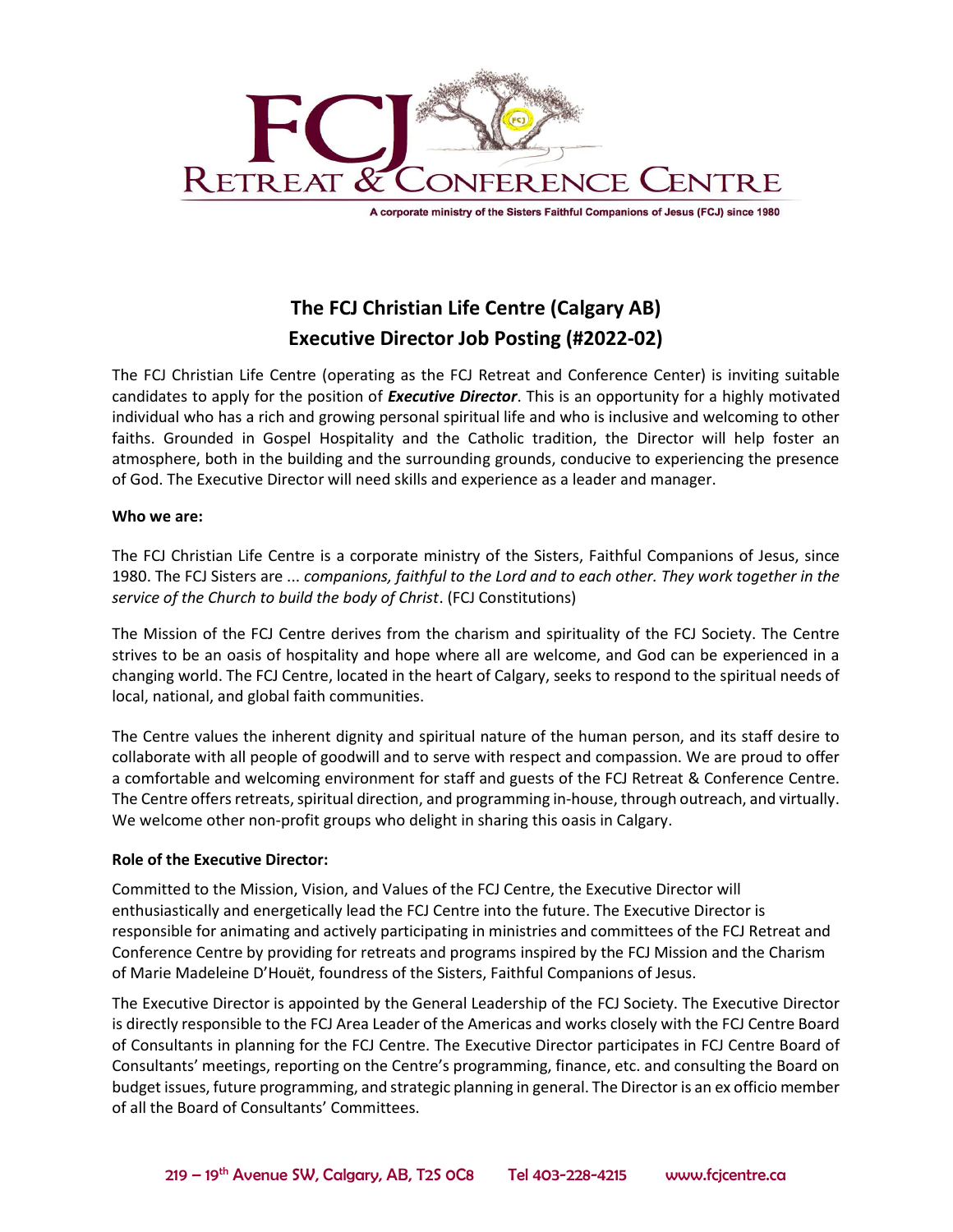

A corporate ministry of the Sisters Faithful Companions of Jesus (FCJ) since 1980

## Required Education, Competencies, and preferred Experience:

#### Education:

• A post-graduate degree, preferably in theology, scripture, religious studies, religious education, or a related discipline

#### Competencies:

- Understand the unique needs of non-profits and charitable organizations
- Well-developed emotional intelligence strong Interpersonal, collaborative and relationship skills
- Effective communicator, sensitive to various degrees of English fluency in a diverse environment
- Financial acumen − budgeting, fund development, sourcing and writing grant applications, working with financial advisors
- Effective delegation skills that empower team members, while meeting the needs of the Centre
- Manage, promote, and continue to grow the volunteer program at the Centre
- Foster inclusion, enabling the Centre to serve an increasingly diverse society
- Maintain integrity, confidentiality, and professionalism at all times
- Strong work ethic

## Preferred Experience:

- Experience as a collaborative and visionary leader of an organization
- Experience developing and implementing successful strategic plans
- Experience in cultivating internal and external relationships, as well as managing and leading human resources
- Knowledge of and compliance with City, Provincial and Federal legislation that could affect the Centre's operation
- Using technology for greater efficiency
- A grounded Christian spirituality with a passion for and willingness to live out and promote the core values of the FCJ community and the culture of the FCJ Christian Life Centre

## Specific Duties:

The Executive Director, in consultation with the FCJ Centre Board of Consultants and with local FCJ leadership as required, is responsible to:

Promote the FCJ Centre in its endeavor to widen our circle and provide welcome and hope of reconciliation to all, but especially to those who experience exclusion, exploitation, and injustice. (General Chapter 2019)

- Collaborate with the current staff and the FCJ sisters in creating a caring and compassionate community
- Ensure the FCJ Centre is a safe environment for our guests and staff
- Demonstrate inclusivity and cultural sensitivity to the diversity of Calgary
- Execute strong organizational skills